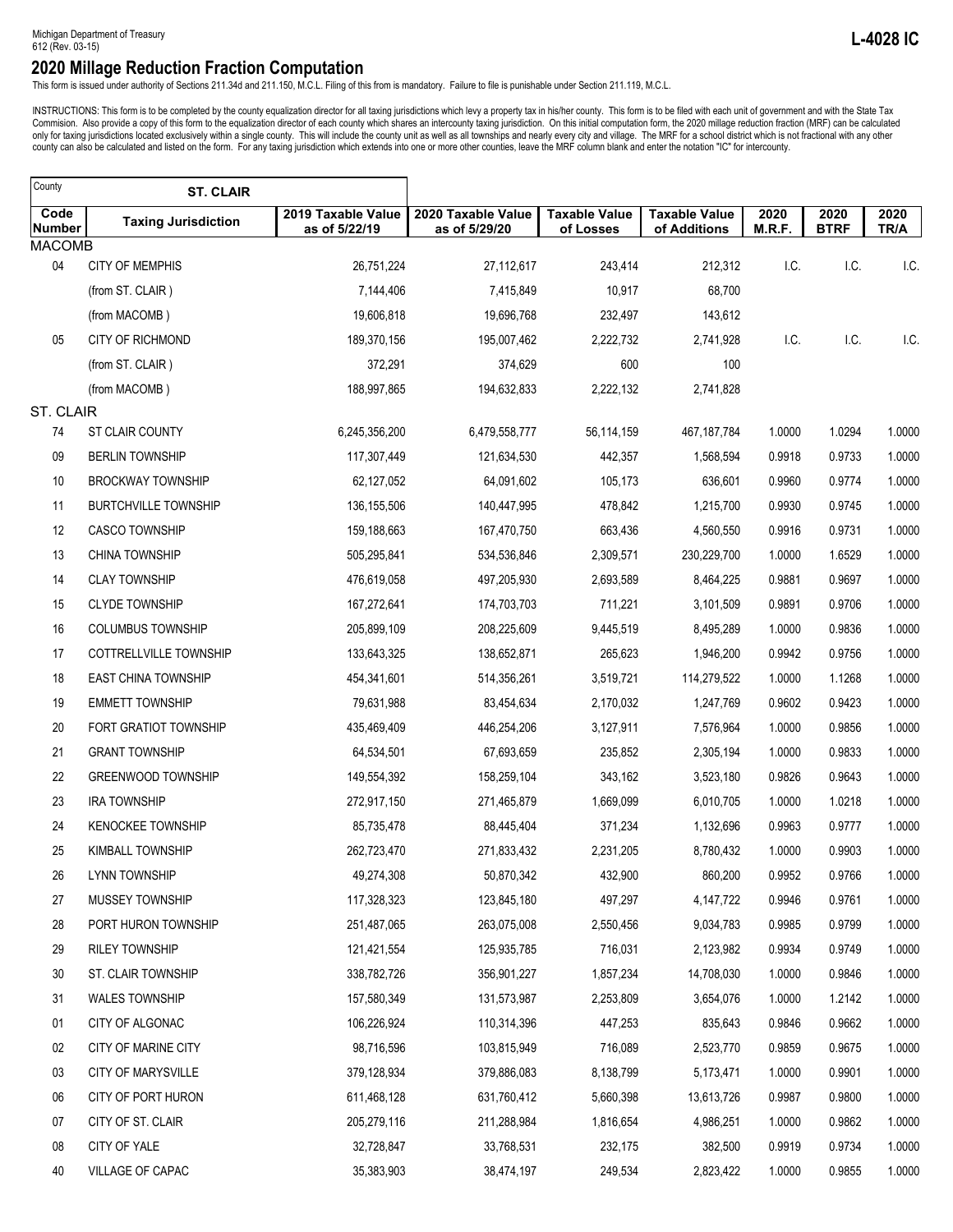This form is issued under authority of Sections 211.34d and 211.150, M.C.L. Filing of this from is mandatory. Failure to file is punishable under Section 211.119, M.C.L.

INSTRUCTIONS: This form is to be completed by the county equalization director for all taxing jurisdictions which levy a property tax in his/her county. This form is to be filed with each unit of government and with the St only for taxing jurisdictions located exclusively within a single county. This will include the county unit as well as all townships and nearly every city and village. The MRF for a school district which is not fractional county can also be calculated and listed on the form. For any taxing jurisdiction which extends into one or more other counties, leave the MRF column blank and enter the notation "IC" for intercounty.

| County                | <b>ST. CLAIR</b>           |                                       |                                     |                            |                               |               |                                    |              |
|-----------------------|----------------------------|---------------------------------------|-------------------------------------|----------------------------|-------------------------------|---------------|------------------------------------|--------------|
| Code<br><b>Number</b> | <b>Taxing Jurisdiction</b> | 2019 Taxable Value I<br>as of 5/22/19 | 2020 Taxable Value<br>as of 5/29/20 | Taxable Value<br>of Losses | Taxable Value<br>of Additions | 2020<br>M.R.F | 2020<br><b>BTRF</b>                | 2020<br>TR/A |
|                       | <b>VILLAGE OF EMMETT</b>   | 6,278,361                             | 162.467.'                           | 5.100                      | 600.869                       | 0.9742        | $0.956^{\scriptscriptstyle\prime}$ | 1.0000       |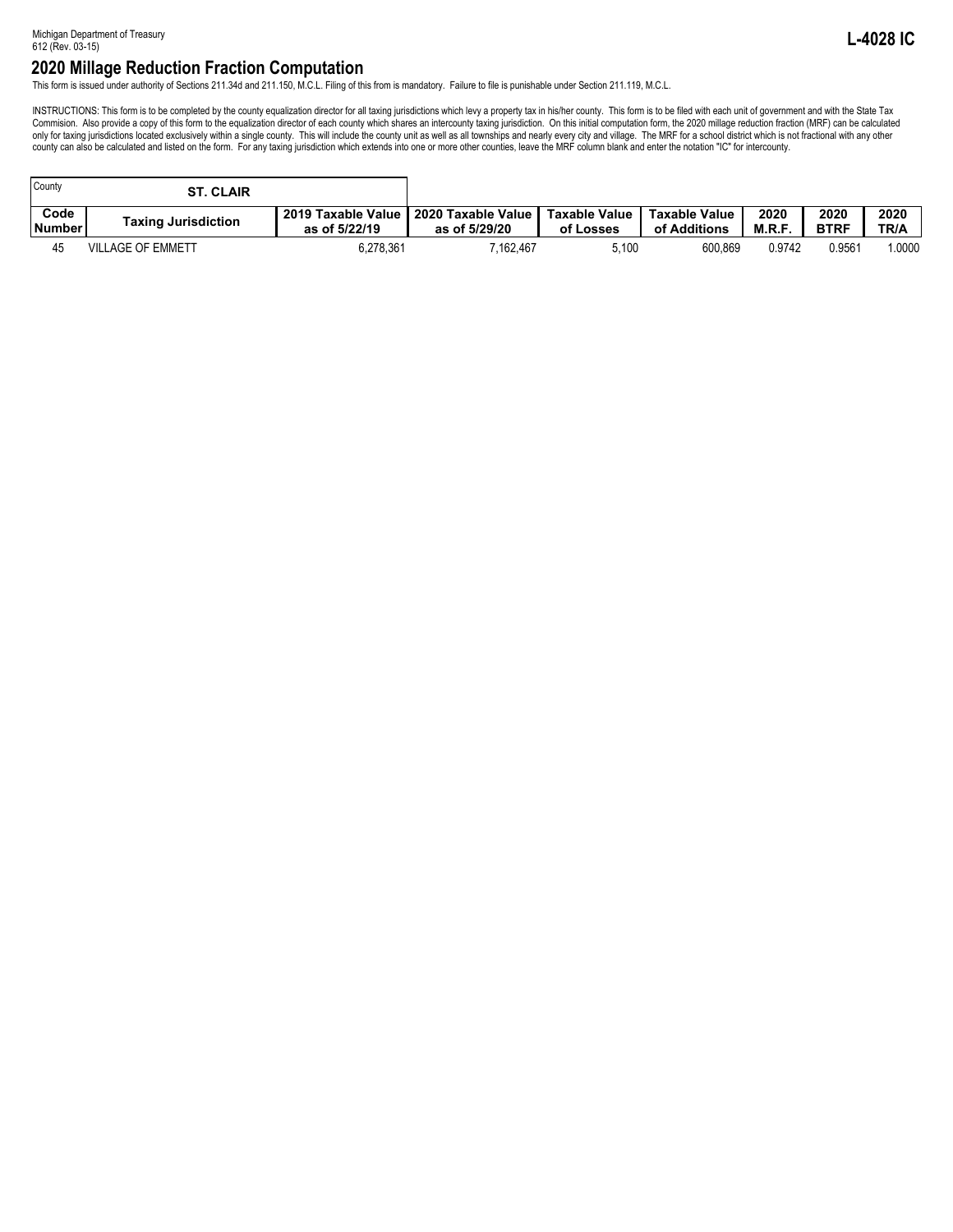This form is issued under authority of Sections 211.34d and 211.150, M.C.L. Filing of this from is mandatory. Failure to file is punishable under Section 211.119, M.C.L.

 $\overline{\phantom{0}}$ 

| County         | <b>ST. CLAIR</b>           |                                     |                                     |                                   |                                      |                |                     |
|----------------|----------------------------|-------------------------------------|-------------------------------------|-----------------------------------|--------------------------------------|----------------|---------------------|
| Code<br>Number | <b>Taxing Jurisdiction</b> | 2019 Taxable Value<br>as of 5/22/19 | 2020 Taxable Value<br>as of 5/29/20 | <b>Taxable Value</b><br>of Losses | <b>Taxable Value</b><br>of Additions | 2020<br>M.R.F. | 2020<br><b>BTRF</b> |
| <b>LAPEER</b>  |                            |                                     |                                     |                                   |                                      |                |                     |
| 44020          | ALMONT SCHOOLS             | 41,201,328                          | 42,819,954                          | 99,507                            | 616,994                              | I.C.           | I.C                 |
|                | Non-PRE/MBT                | 4,655,445                           | 5,223,445                           | 30,300                            | 444,300                              | I.C.           | I.C.                |
|                | (from ST. CLAIR)           | 41,201,328                          | 42,819,954                          | 99,507                            | 616,994                              |                |                     |
|                | Non-PRE/MBT                | 4,655,445                           | 5,223,445                           | 30,300                            | 444,300                              |                |                     |
|                | (from LAPEER)              | 0                                   | 0                                   | 0                                 | 0                                    |                |                     |
|                | Non-PRE/MBT                | 0                                   | $\mathbf 0$                         | $\mathbf 0$                       | 0                                    |                |                     |
| 09             | <b>BERLIN TOWNSHIP</b>     | 41,201,328                          | 42,819,954                          | 99,507                            | 616,994                              |                |                     |
| <b>MACOMB</b>  | Non-PRE/MBT                | 4,655,445                           | 5,223,445                           | 30,300                            | 444,300                              |                |                     |
| 50040          | ANCHOR BAY SCHOOLS         | 185,883,382                         | 181,283,918                         | 1,439,657                         | 3,949,844                            | I.C.           | I.C.                |
|                | Non-PRE/MBT                | 41,369,589                          | 44,296,902                          | 391,788                           | 2,349,200                            | I.C.           | I.C.                |
|                | (from ST. CLAIR)           | 185,883,382                         | 181,283,918                         | 1,439,657                         | 3,949,844                            |                |                     |
|                | Non-PRE/MBT                | 41,369,589                          | 44,296,902                          | 391,788                           | 2,349,200                            |                |                     |
|                | (from MACOMB)              | 0                                   | 0                                   | 0                                 | 0                                    |                |                     |
|                | Non-PRE/MBT                | 0                                   | 0                                   | $\mathbf 0$                       | 0                                    |                |                     |
| 12             | <b>CASCO TOWNSHIP</b>      | 29,350,983                          | 31,222,131                          | 300,024                           | 969,000                              |                |                     |
|                | Non-PRE/MBT                | 11,376,826                          | 12,416,158                          | 71,100                            | 632,700                              |                |                     |
| 23             | <b>IRA TOWNSHIP</b>        | 156,532,399                         | 150,061,787                         | 1,139,633                         | 2,980,844                            |                |                     |
|                | Non-PRE/MBT                | 29,992,763                          | 31,880,744                          | 320,688                           | 1,716,500                            |                |                     |
| 50050          | ARMADA SCHOOLS             | 45,130,900                          | 47,598,904                          | 144,534                           | 1,402,877                            | I.C.           | I.C.                |
|                | Non-PRE/MBT                | 4,297,283                           | 4,783,138                           | 12,200                            | 465,100                              | I.C.           | I.C.                |
|                | (from ST. CLAIR)           | 45,130,900                          | 47,598,904                          | 144,534                           | 1,402,877                            |                |                     |
|                | Non-PRE/MBT                | 4,297,283                           | 4,783,138                           | 12,200                            | 465,100                              |                |                     |
|                | (from MACOMB)              | 0                                   | 0                                   | 0                                 | 0                                    |                |                     |
|                | Non-PRE/MBT                | 0                                   | 0                                   | $\mathbf 0$                       | 0                                    |                |                     |
| 09             | <b>BERLIN TOWNSHIP</b>     | 28,724,337                          | 30,119,366                          | 118,882                           | 695,400                              |                |                     |
|                | Non-PRE/MBT                | 3,208,749                           | 3,705,077                           | 7,900                             | 461,000                              |                |                     |
| 29             | <b>RILEY TOWNSHIP</b>      | 16,406,563                          | 17,479,538                          | 25,652                            | 707,477                              |                |                     |
|                | Non-PRE/MBT                | 1,088,534                           | 1,078,061                           | 4,300                             | 4,100                                |                |                     |
| 50180          | RICHMOND SCHOOLS           | 191,366,195                         | 198,053,211                         | 752,282                           | 3,628,218                            | I.C.           | I.C.                |
|                | Non-PRE/MBT                | 53,838,630                          | 54,944,931                          | 201,500                           | 1,290,000                            | I.C.           | I.C.                |
|                | (from ST. CLAIR)           | 191,366,195                         | 198,053,211                         | 752,282                           | 3,628,218                            |                |                     |
|                | Non-PRE/MBT                | 53,838,630                          | 54,944,931                          | 201,500                           | 1,290,000                            |                |                     |
|                | (from MACOMB)              | 0                                   | 0                                   | 0                                 | 0                                    |                |                     |
|                | Non-PRE/MBT                | 0                                   | 0                                   | 0                                 | 0                                    |                |                     |
| 05             | CITY OF RICHMOND           | 372,291                             | 374,629                             | 600                               | 100                                  |                |                     |
|                | Non-PRE/MBT                | 223,731                             | 223,248                             | 600                               | 100                                  |                |                     |
| 12             | <b>CASCO TOWNSHIP</b>      | 67,052,916                          | 69,557,596                          | 177,621                           | 1,119,000                            |                |                     |
|                | Non-PRE/MBT                | 12,654,128                          | 12,908,605                          | 62,700                            | 417,000                              |                |                     |
| 16             | <b>COLUMBUS TOWNSHIP</b>   | 123,940,988                         | 128,120,986                         | 574,061                           | 2,509,118                            |                |                     |
|                | Non-PRE/MBT                | 40,960,771                          | 41,813,078                          | 138,200                           | 872,900                              |                |                     |
| SANILAC        |                            |                                     |                                     |                                   |                                      |                |                     |
| 76060          | <b>BROWN CITY SCHOOLS</b>  | 6,943,527                           | 7,158,454                           | 3,300                             | 10,800                               | I.C.           | I.C.                |
|                | Non-PRE/MBT                | 802,995                             | 836,456                             | 3,300                             | 2,400                                | I.C.           | I.C.                |
|                | (from ST. CLAIR)           | 6,943,527                           | 7,158,454                           | 3,300                             | 10,800                               |                |                     |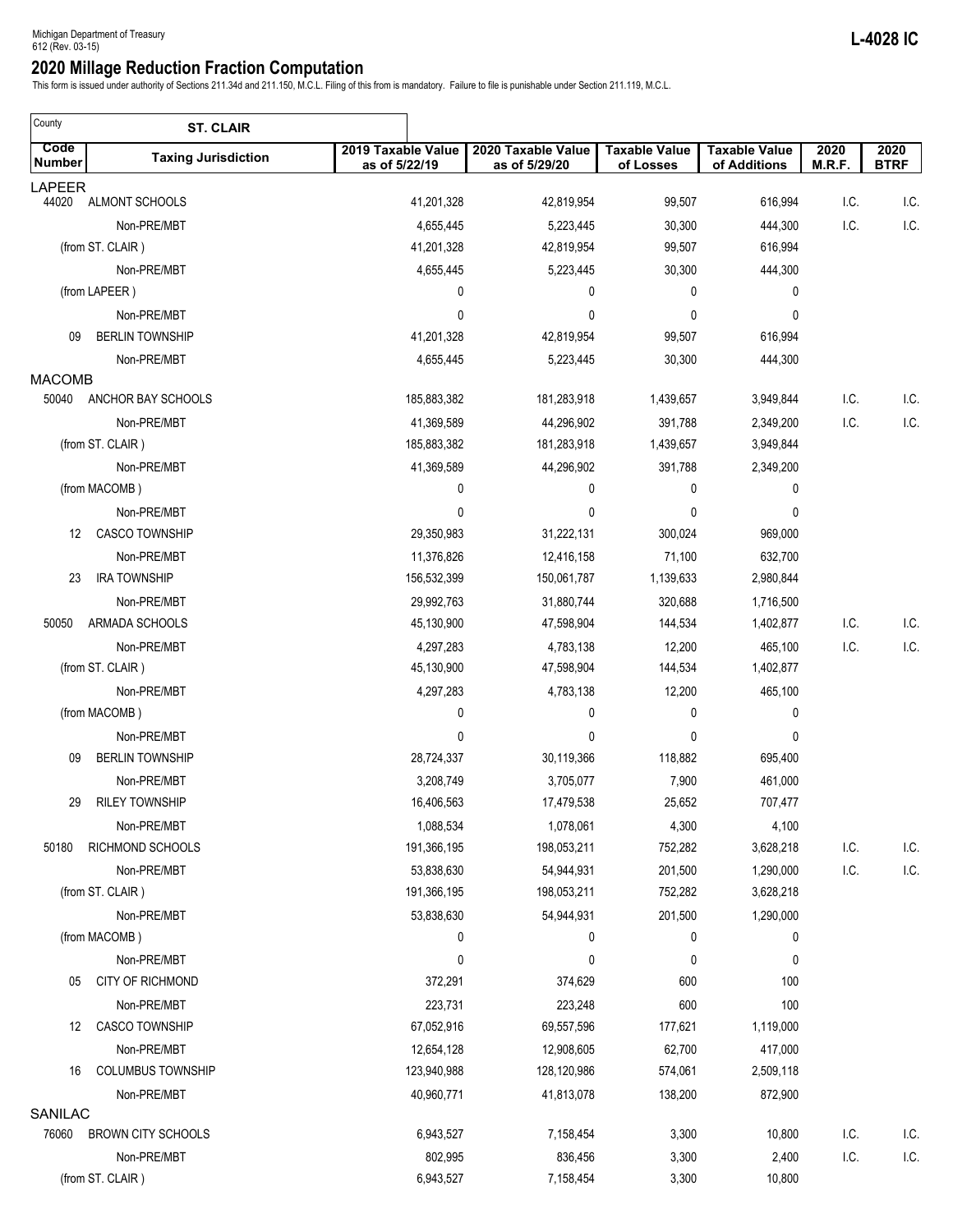This form is issued under authority of Sections 211.34d and 211.150, M.C.L. Filing of this from is mandatory. Failure to file is punishable under Section 211.119, M.C.L.

 $\overline{\phantom{0}}$ 

| County    | <b>ST. CLAIR</b>                            |                                     |                                     |                                   |                                      |                |                     |
|-----------|---------------------------------------------|-------------------------------------|-------------------------------------|-----------------------------------|--------------------------------------|----------------|---------------------|
| ooue      | Number from ST. CLAIR ) Taxing Jurisdiction | 2019 Taxable Value<br>as of 5/22/19 | 2020 Taxable Value<br>as of 5/29/20 | <b>Taxable Value</b><br>of Losses | <b>Taxable Value</b><br>of Additions | 2020<br>M.R.F. | 2020<br><b>BTRF</b> |
|           | Non-PRE/MBT                                 | 802,995                             | 836,456                             | 3,300                             | 2,400                                |                |                     |
|           | (from SANILAC)                              | 0                                   | 0                                   | 0                                 | 0                                    |                |                     |
|           | Non-PRE/MBT                                 | 0                                   | 0                                   | 0                                 | 0                                    |                |                     |
| 26        | <b>LYNN TOWNSHIP</b>                        | 6,943,527                           | 7,158,454                           | 3,300                             | 10,800                               |                |                     |
|           | Non-PRE/MBT                                 | 802,995                             | 836,456                             | 3,300                             | 2,400                                |                |                     |
| 76080     | <b>CROS-LEX SCHOOLS</b>                     | 67,333,785                          | 70,571,381                          | 188,364                           | 2,040,340                            | I.C.           | I.C.                |
|           | Non-PRE/MBT                                 | 16,689,553                          | 18,306,752                          | 79,533                            | 1,371,300                            | I.C.           | I.C.                |
|           | (from ST. CLAIR)                            | 67,333,785                          | 70,571,381                          | 188,364                           | 2,040,340                            |                |                     |
|           | Non-PRE/MBT                                 | 16,689,553                          | 18,306,752                          | 79,533                            | 1,371,300                            |                |                     |
|           | (from SANILAC)                              | 0                                   | 0                                   | 0                                 | 0                                    |                |                     |
|           | Non-PRE/MBT                                 | 0                                   | 0                                   | 0                                 | 0                                    |                |                     |
| 11        | <b>BURTCHVILLE TOWNSHIP</b>                 | 41,492,568                          | 42,820,342                          | 119,833                           | 360,300                              |                |                     |
|           | Non-PRE/MBT                                 | 10,846,928                          | 11,274,339                          | 64,933                            | 176,300                              |                |                     |
| 21        | <b>GRANT TOWNSHIP</b>                       | 23,983,952                          | 25,765,325                          | 67,531                            | 1,654,140                            |                |                     |
|           | Non-PRE/MBT                                 | 5,712,058                           | 6,873,550                           | 13,600                            | 1,169,100                            |                |                     |
| 22        | <b>GREENWOOD TOWNSHIP</b>                   | 1,857,265                           | 1,985,714                           | 1,000                             | 25,900                               |                |                     |
|           | Non-PRE/MBT                                 | 130,567                             | 158,863                             | 1,000                             | 25,900                               |                |                     |
| ST. CLAIR |                                             |                                     |                                     |                                   |                                      |                |                     |
| 74010     | PORT HURON AREA                             | 1,780,287,227                       | 1,842,823,785                       | 14,144,920                        | 40,331,204                           | 0.9985         | 0.9798              |
|           | Non-PRE/MBT                                 | 629,174,406                         | 655,673,554                         | 1,688,037                         | 18,736,870                           | 1.0000         | 0.9852              |
| 06        | CITY OF PORT HURON                          | 611,468,128                         | 631,760,412                         | 5,660,398                         | 13,613,726                           |                |                     |
|           | Non-PRE/MBT                                 | 296,257,583                         | 309,683,677                         | 448,400                           | 7,885,766                            |                |                     |
| 11        | <b>BURTCHVILLE TOWNSHIP</b>                 | 94,662,938                          | 97,627,653                          | 359,009                           | 855,400                              |                |                     |
|           | Non-PRE/MBT                                 | 25,983,816                          | 26,501,674                          | 61,070                            | 206,000                              |                |                     |
| 15        | <b>CLYDE TOWNSHIP</b>                       | 147,534,164                         | 154,262,839                         | 548,373                           | 2,856,811                            |                |                     |
|           | Non-PRE/MBT                                 | 19,143,804                          | 20,478,603                          | 158,361                           | 1,207,600                            |                |                     |
| 20        | FORT GRATIOT TOWNSHIP                       | 435,469,409                         | 446,254,206                         | 3,127,911                         | 7,576,964                            |                |                     |
|           | Non-PRE/MBT                                 | 149,345,489                         | 150,746,818                         | 305,220                           | 1,978,900                            |                |                     |
| 21        | <b>GRANT TOWNSHIP</b>                       | 27,832,394                          | 28,769,585                          | 147,621                           | 514,854                              |                |                     |
|           | Non-PRE/MBT                                 | 2,928,375                           | 3,015,743                           | 34,221                            | 177,700                              |                |                     |
| 24        | <b>KENOCKEE TOWNSHIP</b>                    | 122,141                             | 124,258                             | 200                               | 0                                    |                |                     |
|           | Non-PRE/MBT                                 | 5,400                               | 5,300                               | 200                               | 0                                    |                |                     |
| 25        | <b>KIMBALL TOWNSHIP</b>                     | 196,078,202                         | 204,382,048                         | 1,660,826                         | 5,368,635                            |                |                     |
|           | Non-PRE/MBT                                 | 49,107,204                          | 51,713,014                          | 151,793                           | 1,821,154                            |                |                     |
| 28        | PORT HURON TOWNSHIP                         | 251,487,065                         | 263,075,008                         | 2,550,456                         | 9,034,783                            |                |                     |
|           | Non-PRE/MBT                                 | 83,664,522                          | 90,637,767                          | 522,572                           | 5,353,595                            |                |                     |
| 31        | <b>WALES TOWNSHIP</b>                       | 15,632,786                          | 16,567,776                          | 90,126                            | 510,031                              |                |                     |
|           | Non-PRE/MBT                                 | 2,738,213                           | 2,890,958                           | 6,200                             | 106,155                              |                |                     |
| 74030     | ALGONAC SCHOOLS                             | 669,342,055                         | 698,208,944                         | 3,509,157                         | 11,462,614                           | 0.9880         | 0.9695              |
|           | Non-PRE/MBT                                 | 224,481,902                         | 236,299,956                         | 1,693,990                         | 6,123,219                            | 0.9863         | 0.9679              |
| 01        | CITY OF ALGONAC                             | 106,226,924                         | 110,314,396                         | 447,253                           | 835,643                              |                |                     |
|           | Non-PRE/MBT                                 | 30,280,204                          | 31,677,241                          | 129,479                           | 504,600                              |                |                     |
| 14        | <b>CLAY TOWNSHIP</b>                        | 476,619,058                         | 497,205,930                         | 2,693,589                         | 8,464,225                            |                |                     |
|           | Non-PRE/MBT                                 | 169,904,546                         | 178,716,665                         | 1,396,126                         | 4,509,802                            |                |                     |
| 23        | <b>IRA TOWNSHIP</b>                         | 86,496,073                          | 90,688,618                          | 368,315                           | 2,162,746                            |                |                     |
|           | Non-PRE/MBT                                 | 24,389,201                          | 25,906,050                          | 168,385                           | 1,108,817                            |                |                     |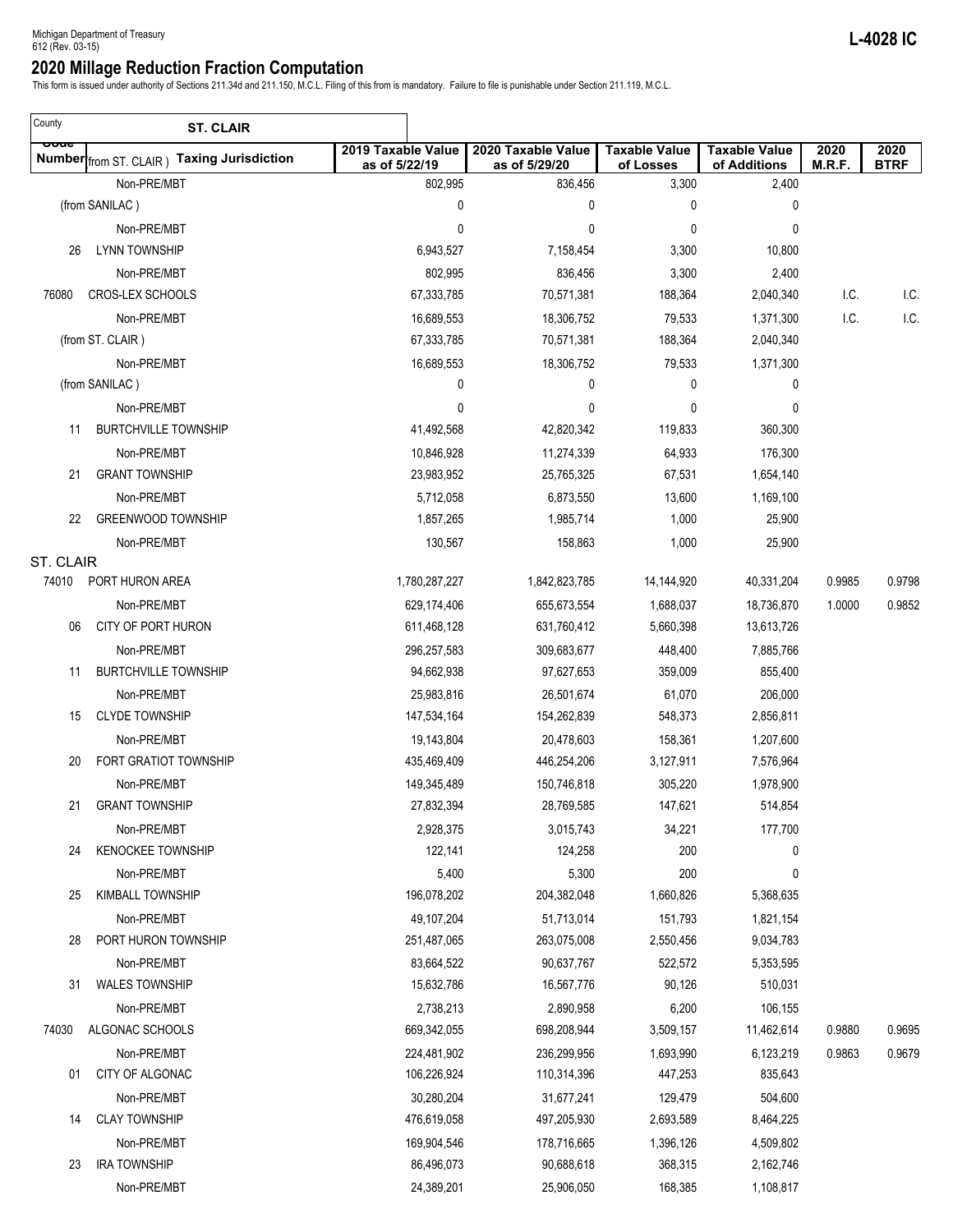This form is issued under authority of Sections 211.34d and 211.150, M.C.L. Filing of this from is mandatory. Failure to file is punishable under Section 211.119, M.C.L.

| County         | <b>ST. CLAIR</b>           |                                     |                                     |                                   |                                      |                |                     |
|----------------|----------------------------|-------------------------------------|-------------------------------------|-----------------------------------|--------------------------------------|----------------|---------------------|
| Code<br>Number | <b>Taxing Jurisdiction</b> | 2019 Taxable Value<br>as of 5/22/19 | 2020 Taxable Value<br>as of 5/29/20 | <b>Taxable Value</b><br>of Losses | <b>Taxable Value</b><br>of Additions | 2020<br>M.R.F. | 2020<br><b>BTRF</b> |
| 74040          | CAPAC SCHOOLS              | 276,379,579                         | 288,534,684                         | 2,412,765                         | 5,514,353                            | 0.9864         | 0.9680              |
|                | Non-PRE/MBT                | 44,043,279                          | 48,661,170                          | 1,504,058                         | 3,595,471                            | 0.9619         | 0.9439              |
|                | (from ST. CLAIR)           | 273,635,535                         | 285,737,530                         | 2,284,918                         | 5,499,453                            |                |                     |
|                | Non-PRE/MBT                | 43,786,127                          | 48,401,558                          | 1,503,358                         | 3,595,371                            |                |                     |
|                | (from LAPEER)              | 2,744,044                           | 2,797,154                           | 127,847                           | 14,900                               |                |                     |
|                | Non-PRE/MBT                | 257,152                             | 259,612                             | 700                               | 100                                  |                |                     |
| 09             | <b>BERLIN TOWNSHIP</b>     | 47,381,784                          | 48,695,210                          | 223,968                           | 256,200                              |                |                     |
|                | Non-PRE/MBT                | 4,326,693                           | 4,627,154                           | 17,300                            | 69,800                               |                |                     |
| 10             | <b>BROCKWAY TOWNSHIP</b>   | 575,015                             | 585,753                             | 200                               | 0                                    |                |                     |
|                | Non-PRE/MBT                | 4,300                               | 4,200                               | 200                               | 0                                    |                |                     |
| 19             | <b>EMMETT TOWNSHIP</b>     | 44,333,915                          | 46,137,071                          | 1,382,603                         | 360,700                              |                |                     |
|                | Non-PRE/MBT                | 4,285,138                           | 4,543,872                           | 1,337,100                         | 27,600                               |                |                     |
| 26             | LYNN TOWNSHIP              | 20,608,925                          | 21,517,898                          | 11,600                            | 406,800                              |                |                     |
|                | Non-PRE/MBT                | 2,635,999                           | 2,867,496                           | 11,600                            | 216,400                              |                |                     |
| 27             | MUSSEY TOWNSHIP            | 81,944,420                          | 85,370,983                          | 247,763                           | 1,324,300                            |                |                     |
|                | Non-PRE/MBT                | 14,549,929                          | 15,430,776                          | 107,558                           | 550,300                              |                |                     |
| 29             | <b>RILEY TOWNSHIP</b>      | 43,407,573                          | 44,956,418                          | 169,250                           | 328,031                              |                |                     |
|                | Non-PRE/MBT                | 4,323,901                           | 4,568,300                           | 15,100                            | 87,000                               |                |                     |
| 40             | VILLAGE OF CAPAC           | 35,383,903                          | 38,474,197                          | 249,534                           | 2,823,422                            |                |                     |
|                | Non-PRE/MBT                | 13,660,167                          | 16,359,760                          | 14,500                            | 2,663,722                            |                |                     |
| 45             | <b>VILLAGE OF EMMETT</b>   | 0                                   | 0                                   | 0                                 | 0                                    |                |                     |
|                | Non-PRE/MBT                | 0                                   | 0                                   | 0                                 | 0                                    |                |                     |
| 74050          | <b>EAST CHINA SCHOOLS</b>  | 1,793,199,856                       | 1,920,571,843                       | 10,741,630                        | 370,615,375                          | 1.0000         | 1.1500              |
|                | Non-PRE/MBT                | 854,320,753                         | 624,420,533                         | 3,631,597                         | 26,038,393                           | 1.0000         | 1.4216              |
| 02             | <b>CITY OF MARINE CITY</b> | 98,716,596                          | 103,815,949                         | 716,089                           | 2,523,770                            |                |                     |
|                | Non-PRE/MBT                | 40,991,706                          | 43,425,390                          | 161,238                           | 1,530,709                            |                |                     |
| 03             | <b>CITY OF MARYSVILLE</b>  | 2,364,992                           | 2,283,058                           | 75,100                            | 31,000                               |                |                     |
|                | Non-PRE/MBT                | 1,661,392                           | 1,692,958                           | 0                                 | 0                                    |                |                     |
| 07             | CITY OF ST. CLAIR          | 205,279,116                         | 211,288,984                         | 1,816,654                         | 4,986,251                            |                |                     |
|                | Non-PRE/MBT                | 63,778,368                          | 67,320,713                          | 116,832                           | 3,388,386                            |                |                     |
| 12             | <b>CASCO TOWNSHIP</b>      | 62,784,764                          | 66,691,023                          | 185,791                           | 2,472,550                            |                |                     |
|                | Non-PRE/MBT                | 11,333,488                          | 13,147,939                          | 51,300                            | 1,843,200                            |                |                     |
| 13             | <b>CHINA TOWNSHIP</b>      | 505,295,841                         | 534,536,846                         | 2,309,571                         | 230,229,700                          |                |                     |
|                | Non-PRE/MBT                | 324,260,506                         | 128,623,893                         | 145,181                           | 3,900,800                            |                |                     |
| 16             | <b>COLUMBUS TOWNSHIP</b>   | 54,324,716                          | 55,985,122                          | 509,030                           | 897,971                              |                |                     |
|                | Non-PRE/MBT                | 17,578,249                          | 17,770,758                          | 394,700                           | 500,900                              |                |                     |
| 17             | COTTRELLVILLE TOWNSHIP     | 133,643,325                         | 138,652,871                         | 265,623                           | 1,946,200                            |                |                     |
|                | Non-PRE/MBT                | 22,547,857                          | 23,475,318                          | 161,346                           | 792,600                              |                |                     |
| 18             | <b>EAST CHINA TOWNSHIP</b> | 454,341,601                         | 514,356,261                         | 3,519,721                         | 114,279,522                          |                |                     |
|                | Non-PRE/MBT                | 314,566,095                         | 264,392,500                         | 2,513,600                         | 6,741,232                            |                |                     |
| 23             | <b>IRA TOWNSHIP</b>        | 29,888,678                          | 30,715,474                          | 253,200                           | 960,481                              |                |                     |
|                | Non-PRE/MBT                | 5,707,466                           | 6,028,761                           | 7,500                             | 336,600                              |                |                     |
| 30             | ST. CLAIR TOWNSHIP         | 246,560,227                         | 262,246,255                         | 1,090,851                         | 12,287,930                           |                |                     |
|                | Non-PRE/MBT                | 51,895,626                          | 58,542,303                          | 79,900                            | 7,007,700                            |                |                     |
| 74100          | MARYSVILLE PUBLIC SCHOOLS  | 543,088,124                         | 547,396,050                         | 9,458,289                         | 11,094,868                           | 1.0000         | 0.9950              |
|                | Non-PRE/MBT                | 194,762,543                         | 196,112,644                         | 431,855                           | 5,816,173                            | 1.0000         | 1.0212              |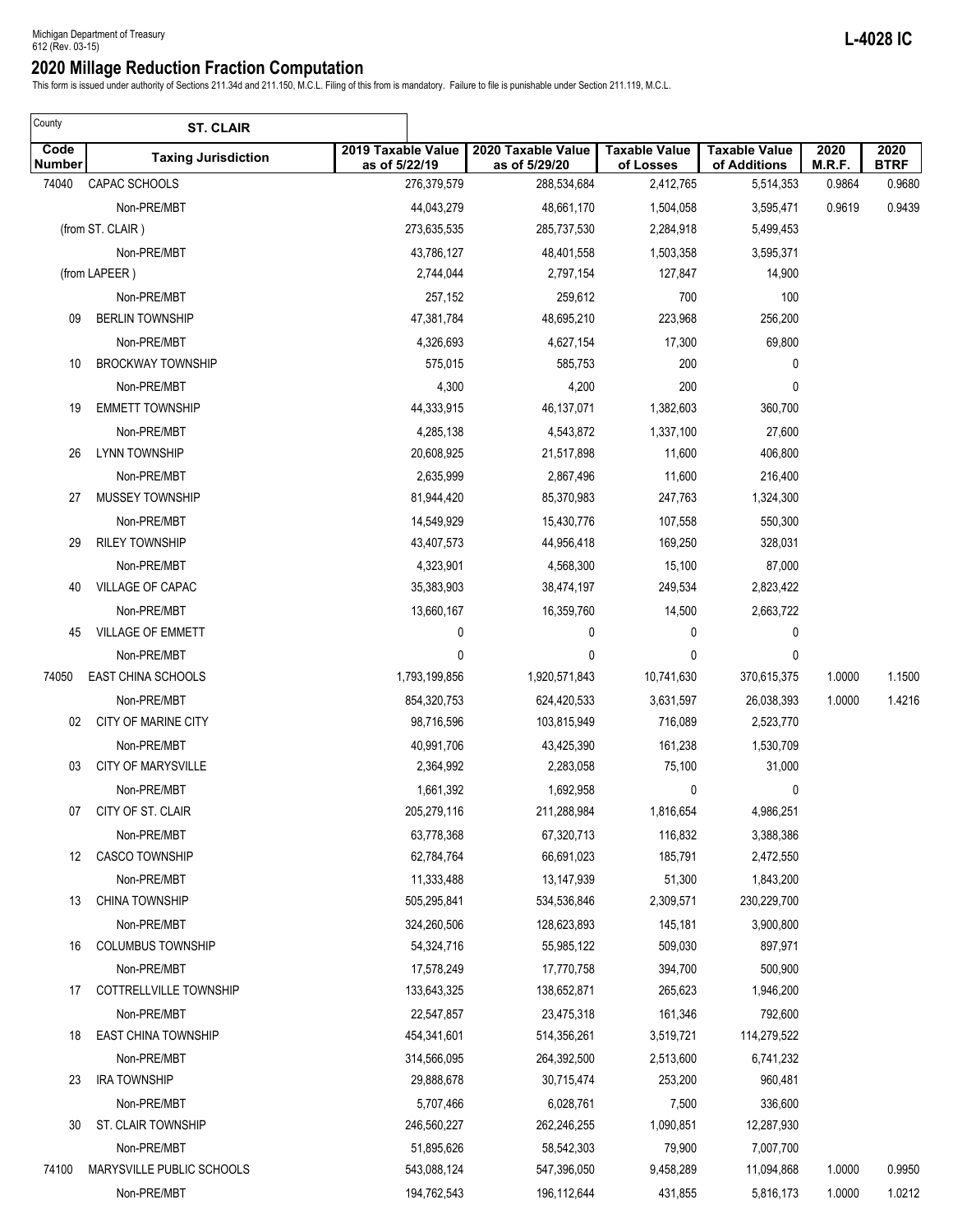This form is issued under authority of Sections 211.34d and 211.150, M.C.L. Filing of this from is mandatory. Failure to file is punishable under Section 211.119, M.C.L.

| County         | <b>ST. CLAIR</b>           |                                     |                                     |                                   |                                      |                |                     |
|----------------|----------------------------|-------------------------------------|-------------------------------------|-----------------------------------|--------------------------------------|----------------|---------------------|
| Code<br>Number | <b>Taxing Jurisdiction</b> | 2019 Taxable Value<br>as of 5/22/19 | 2020 Taxable Value<br>as of 5/29/20 | <b>Taxable Value</b><br>of Losses | <b>Taxable Value</b><br>of Additions | 2020<br>M.R.F. | 2020<br><b>BTRF</b> |
| 03             | <b>CITY OF MARYSVILLE</b>  | 376,763,942                         | 377,603,025                         | 8,063,699                         | 5,142,471                            |                |                     |
|                | Non-PRE/MBT                | 139,301,078                         | 140,863,436                         | 222,294                           | 2,729,959                            |                |                     |
| 16             | <b>COLUMBUS TOWNSHIP</b>   | 5,640,565                           | 5,728,232                           | 55,828                            | 100                                  |                |                     |
|                | Non-PRE/MBT                | 440,841                             | 436,407                             | 2,600                             | 100                                  |                |                     |
| 25             | <b>KIMBALL TOWNSHIP</b>    | 66,551,168                          | 67,355,497                          | 570,379                           | 3,411,797                            |                |                     |
|                | Non-PRE/MBT                | 18,442,885                          | 17,272,926                          | 134,593                           | 1,688,814                            |                |                     |
| 30             | <b>ST. CLAIR TOWNSHIP</b>  | 92,222,499                          | 94,654,972                          | 766,383                           | 2,420,100                            |                |                     |
|                | Non-PRE/MBT                | 36,381,539                          | 37,235,053                          | 70,368                            | 1,280,200                            |                |                     |
| 31             | <b>WALES TOWNSHIP</b>      | 1,909,950                           | 2,054,324                           | 2,000                             | 120,400                              |                |                     |
|                | Non-PRE/MBT                | 196,200                             | 304,822                             | 2,000                             | 117,100                              |                |                     |
| 74120          | MEMPHIS SCHOOLS            | 275,979,693                         | 248,372,299                         | 11,498,119                        | 9,727,957                            | 1.0000         | 1.1083              |
|                | Non-PRE/MBT                | 109,541,853                         | 77,017,074                          | 10,323,293                        | 7,657,900                            | 1.0000         | 1.4305              |
|                | (from ST. CLAIR)           | 219,209,012                         | 189,823,235                         | 11,164,681                        | 8,961,345                            |                |                     |
|                | Non-PRE/MBT                | 88,626,823                          | 55,666,960                          | 10,305,480                        | 7,518,700                            |                |                     |
|                | (from MACOMB)              | 56,770,681                          | 58,549,064                          | 333,438                           | 766,612                              |                |                     |
|                | Non-PRE/MBT                | 20,915,030                          | 21,350,114                          | 17,813                            | 139,200                              |                |                     |
| 04             | <b>CITY OF MEMPHIS</b>     | 7,144,406                           | 7,415,849                           | 10,917                            | 68,700                               |                |                     |
|                | Non-PRE/MBT                | 2,210,710                           | 2,346,176                           | 3,600                             | 64,700                               |                |                     |
| 16             | <b>COLUMBUS TOWNSHIP</b>   | 21,992,840                          | 18,391,269                          | 8,306,600                         | 5,088,100                            |                |                     |
|                | Non-PRE/MBT                | 18,191,489                          | 14,431,887                          | 8,265,500                         | 4,950,500                            |                |                     |
| 24             | <b>KENOCKEE TOWNSHIP</b>   | 828,595                             | 841,257                             | 400                               | 100                                  |                |                     |
|                | Non-PRE/MBT                | 11,500                              | 11,100                              | 400                               | 100                                  |                |                     |
| 25             | <b>KIMBALL TOWNSHIP</b>    | 94,100                              | 95,887                              | 0                                 | 0                                    |                |                     |
|                | Non-PRE/MBT                | 0                                   | 0                                   | 0                                 | 0                                    |                |                     |
| 29             | <b>RILEY TOWNSHIP</b>      | 60,898,347                          | 62,785,520                          | 653,654                           | 1,221,500                            |                |                     |
|                | Non-PRE/MBT                | 7,460,515                           | 8,031,480                           | 51,080                            | 576,100                              |                |                     |
| 31             | <b>WALES TOWNSHIP</b>      | 128,250,724                         | 100,293,453                         | 2,193,110                         | 2,582,945                            |                |                     |
|                | Non-PRE/MBT                | 60,780,109                          | 30,846,317                          | 2,012,400                         | 1,927,300                            |                |                     |
| 74130          | YALE SCHOOLS               | 433,330,508                         | 452,199,383                         | 2,471,294                         | 7,874,444                            | 0.9881         | 0.9697              |
|                | Non-PRE/MBT                | 152,497,126                         | 162,265,831                         | 998,407                           | 5,007,969                            | 0.9817         | 0.9634              |
|                | (from ST. CLAIR)           | 428,735,274                         | 447,511,568                         | 2,469,294                         | 7,849,844                            |                |                     |
|                | Non-PRE/MBT                | 152, 167, 875                       | 161,940,346                         | 996,407                           | 5,006,769                            |                |                     |
|                | (from SANILAC)             | 4,595,234                           | 4,687,815                           | 2,000                             | 24,600                               |                |                     |
|                | Non-PRE/MBT                | 329,251                             | 325,485                             | 2,000                             | 1,200                                |                |                     |
| 03             | <b>CITY OF MARYSVILLE</b>  | 0                                   | 0                                   | 0                                 | 0                                    |                |                     |
|                | Non-PRE/MBT                | 0                                   | 0                                   | 0                                 | 0                                    |                |                     |
| 08             | CITY OF YALE               | 32,728,847                          | 33,768,531                          | 232,175                           | 382,500                              |                |                     |
|                | Non-PRE/MBT                | 13,660,904                          | 14,140,917                          | 60,032                            | 221,500                              |                |                     |
| 10             | <b>BROCKWAY TOWNSHIP</b>   | 61,552,037                          | 63,505,849                          | 104,973                           | 636,601                              |                |                     |
|                | Non-PRE/MBT                | 9,210,841                           | 9,808,709                           | 45,800                            | 439,900                              |                |                     |
| 15             | <b>CLYDE TOWNSHIP</b>      | 19,738,477                          | 20,440,864                          | 162,848                           | 244,698                              |                |                     |
|                | Non-PRE/MBT                | 2,720,605                           | 2,792,160                           | 29,915                            | 36,600                               |                |                     |
| 19             | <b>EMMETT TOWNSHIP</b>     | 29,019,712                          | 30,155,096                          | 782,329                           | 286,200                              |                |                     |
|                | Non-PRE/MBT                | 2,496,195                           | 2,906,590                           | 672,760                           | 239,400                              |                |                     |
| 21             | <b>GRANT TOWNSHIP</b>      | 12,718,155                          | 13,158,749                          | 20,700                            | 136,200                              |                |                     |
|                | Non-PRE/MBT                | 1,634,098                           | 1,723,238                           | 20,500                            | 127,300                              |                |                     |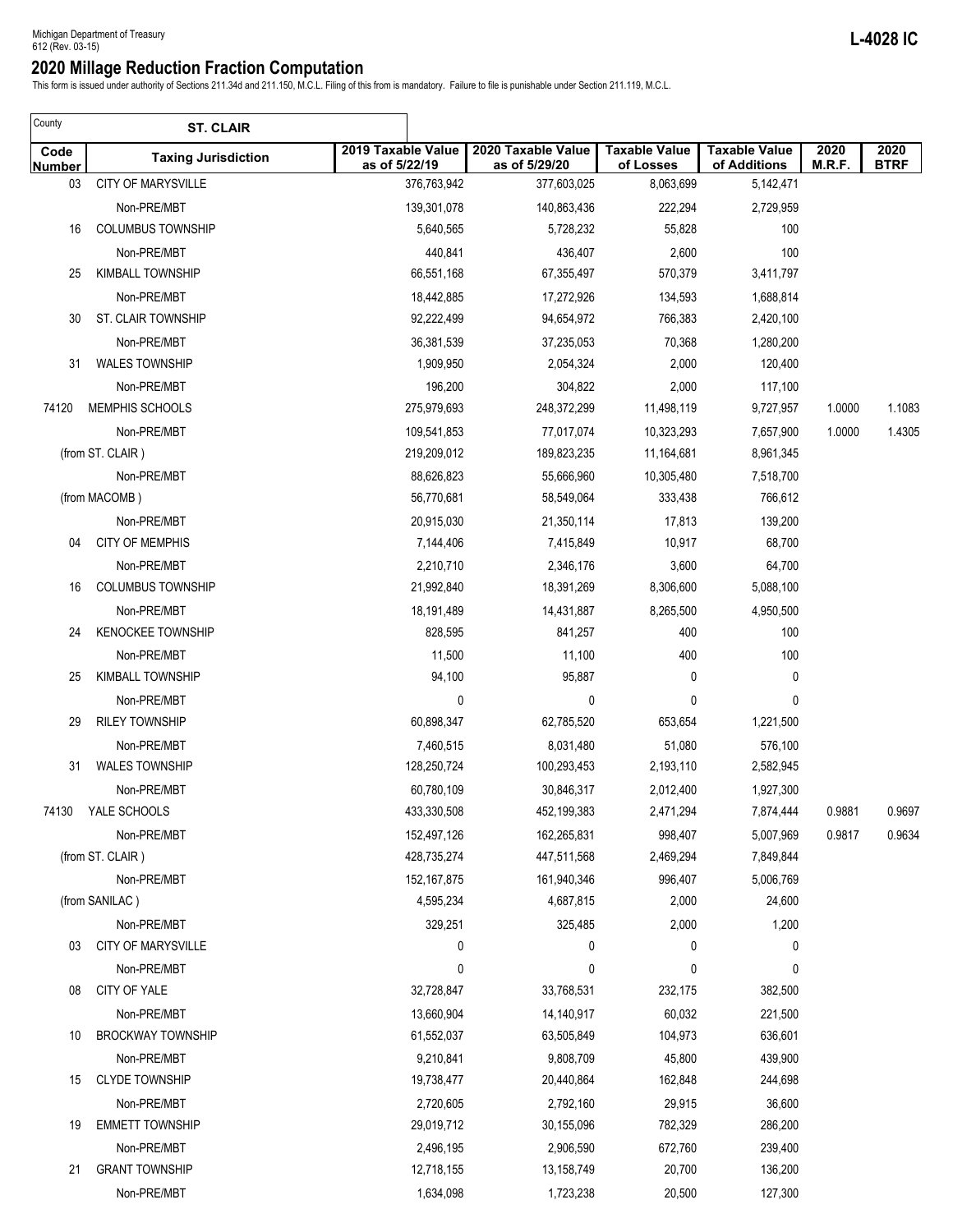This form is issued under authority of Sections 211.34d and 211.150, M.C.L. Filing of this from is mandatory. Failure to file is punishable under Section 211.119, M.C.L.

| County                | <b>ST. CLAIR</b>           |                                     |                                     |                                   |                                      |                |                     |
|-----------------------|----------------------------|-------------------------------------|-------------------------------------|-----------------------------------|--------------------------------------|----------------|---------------------|
| Code<br><b>Number</b> | <b>Taxing Jurisdiction</b> | 2019 Taxable Value<br>as of 5/22/19 | 2020 Taxable Value<br>as of 5/29/20 | <b>Taxable Value</b><br>of Losses | <b>Taxable Value</b><br>of Additions | 2020<br>M.R.F. | 2020<br><b>BTRF</b> |
| 22                    | <b>GREENWOOD TOWNSHIP</b>  | 147,697,127                         | 156,273,390                         | 342,162                           | 3,497,280                            |                |                     |
|                       | Non-PRE/MBT                | 97,830,525                          | 104,175,326                         | 103,100                           | 2,242,800                            |                |                     |
| 23                    | <b>IRA TOWNSHIP</b>        | 0                                   | 0                                   | 0                                 | $\Omega$                             |                |                     |
|                       | Non-PRE/MBT                | 0                                   | 0                                   | 0                                 | $\Omega$                             |                |                     |
| 24                    | <b>KENOCKEE TOWNSHIP</b>   | 84,784,742                          | 87,479,889                          | 370,634                           | 1,132,596                            |                |                     |
|                       | Non-PRE/MBT                | 14,920,911                          | 15,160,630                          | 43,000                            | 419,300                              |                |                     |
| 25                    | <b>KIMBALL TOWNSHIP</b>    | 0                                   | 0                                   | 0                                 | 0                                    |                |                     |
|                       | Non-PRE/MBT                | 0                                   | 0                                   | 0                                 | 0                                    |                |                     |
| 26                    | <b>LYNN TOWNSHIP</b>       | 21,721,856                          | 22,193,990                          | 418,000                           | 442,600                              |                |                     |
|                       | Non-PRE/MBT                | 5,267,220                           | 5,689,107                           | 14,600                            | 299,700                              |                |                     |
| 27                    | <b>MUSSEY TOWNSHIP</b>     | 0                                   | 0                                   | 0                                 | 0                                    |                |                     |
|                       | Non-PRE/MBT                | 0                                   | 0                                   | 0                                 | 0                                    |                |                     |
| 29                    | <b>RILEY TOWNSHIP</b>      | 709,071                             | 714,309                             | 1,600                             | 0                                    |                |                     |
|                       | Non-PRE/MBT                | 422,581                             | 430,606                             | $\mathbf{0}$                      | $\Omega$                             |                |                     |
| 31                    | <b>WALES TOWNSHIP</b>      | 11,786,889                          | 12,658,434                          | 28,773                            | 490,300                              |                |                     |
|                       | Non-PRE/MBT                | 1,751,896                           | 2,221,504                           | 6,700                             | 432,200                              |                |                     |
| 40                    | <b>VILLAGE OF CAPAC</b>    | 0                                   | 0                                   | 0                                 | 0                                    |                |                     |
|                       | Non-PRE/MBT                | 0                                   | 0                                   | 0                                 | $\Omega$                             |                |                     |
| 45                    | <b>VILLAGE OF EMMETT</b>   | 6,278,361                           | 7,162,467                           | 5,100                             | 600,869                              |                |                     |
|                       | Non-PRE/MBT                | 2,252,099                           | 2,891,559                           | 0                                 | 548,069                              |                |                     |
|                       |                            |                                     |                                     |                                   |                                      |                |                     |